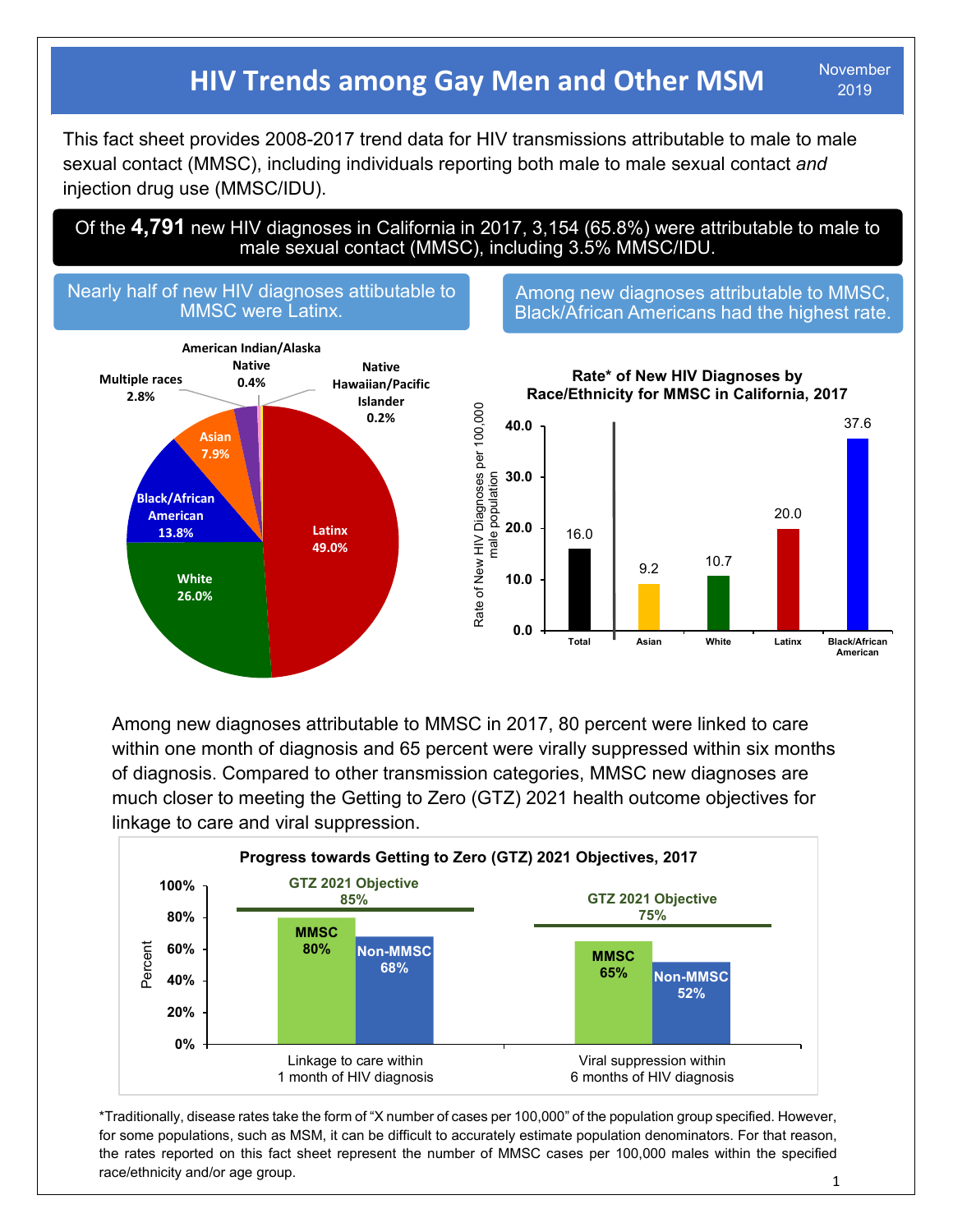

From 2008 to 2017, the number of new HIV diagnoses for MMSC in all race/ethnicity groups declined, except for Asians.



While rates of new HIV diagnoses decreased overall, disparities persist. Black/African American MSM had the highest rates of new HIV infection, while White MSM had the lowest rates and experienced the greatest decline in the last ten years. The rate of new HIV diagnoses for Asian MSM increased 9.5% from 8.4 per 100,000 in 2008 to 9.2 in 2017.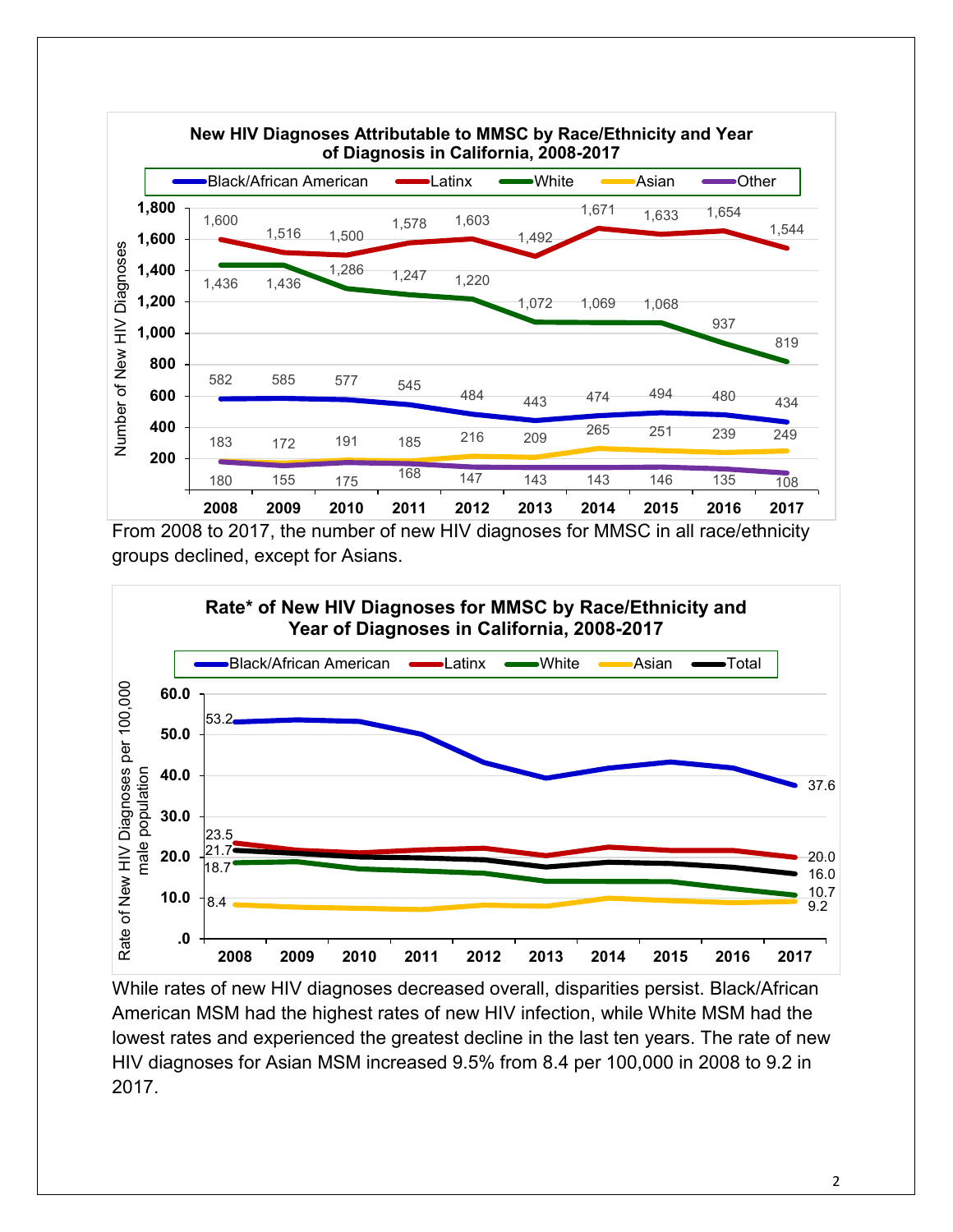Rate ratios describe the magnitude of disparities between compared groups. In 2017, Black/African American MSM were 3.5 times more likely to be diagnosed with HIV than White MSM, and Latinx MSM were 1.9 times more likely to be diagnosed with HIV than White MSM.



From 2008 to 2017, racial/ethnic disparities in new diagnoses attributable MMSC have increased for Black/African Americans and Latinxs compared to Whites, with a consistently larger disparity for Black/African Americans than for Latinxs.



The highest rates of new HIV diagnoses for MMSC were among 25-34 year olds and remained consistently high across ten years. The largest declines from 2008-2017 were among 35-44 year olds, followed by 45-54 year olds. The rates of new HIV diagnoses for MMSC among both 13-24 year olds and 25-34 year olds remained relatively stable.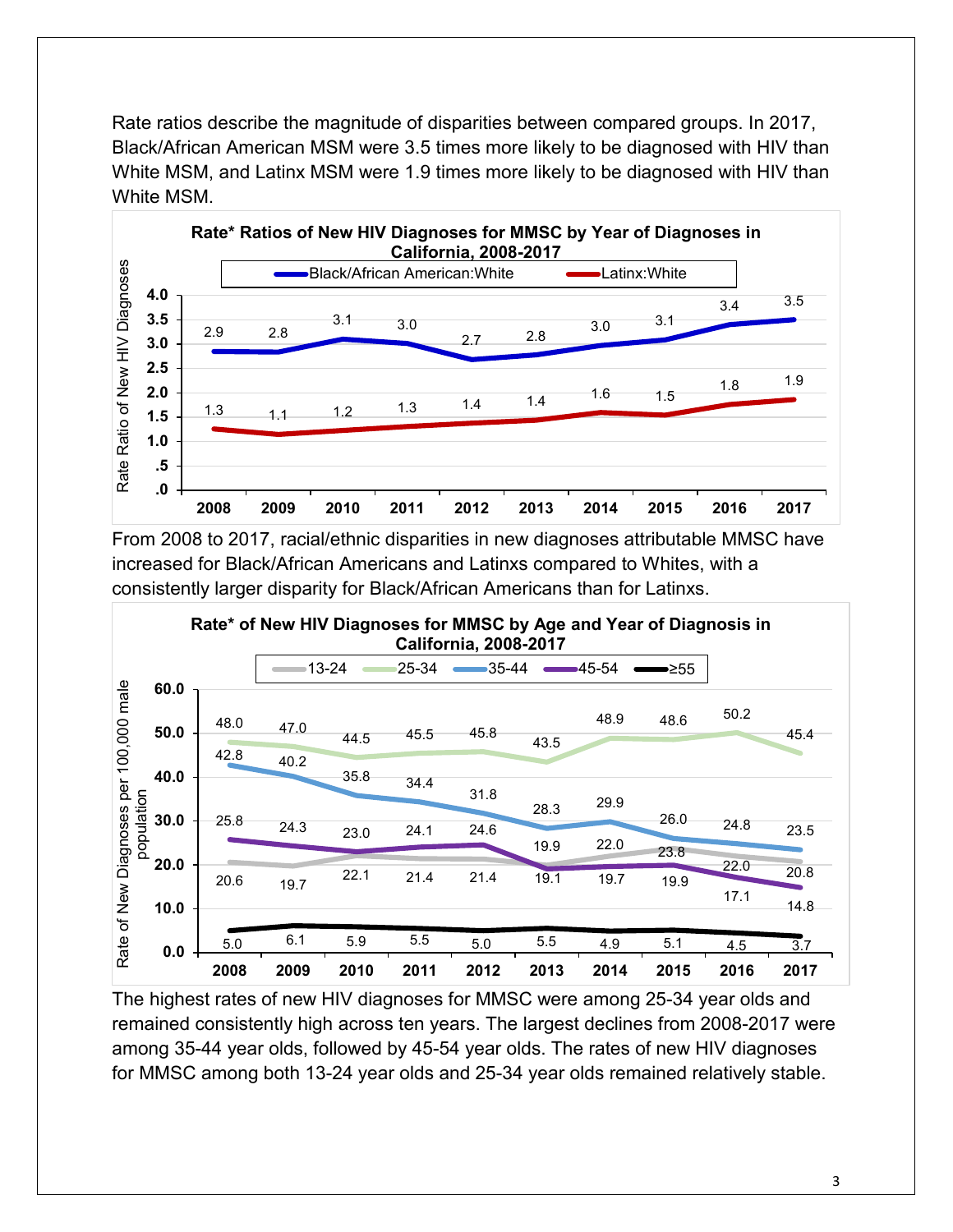

Among MSM aged 13-24 years, Black/African Americans had the highest rate of new HIV diagnoses and were the only group that declined in the last ten years. From 2008 to 2017, the rate of new HIV diagnoses doubled for Asian MSM aged 13-24 years.



From 2008 to 2017, the rate of new HIV diagnoses among MSM aged 25-34 years increased for all race/ethnicity groups, except for Whites. Among this age group, Black/African Americans had the highest rates with an increase of 6.4% from 2008 to 2017. Asians had the lowest rates across all years, but had an increase of 50% from 2008 to 2017.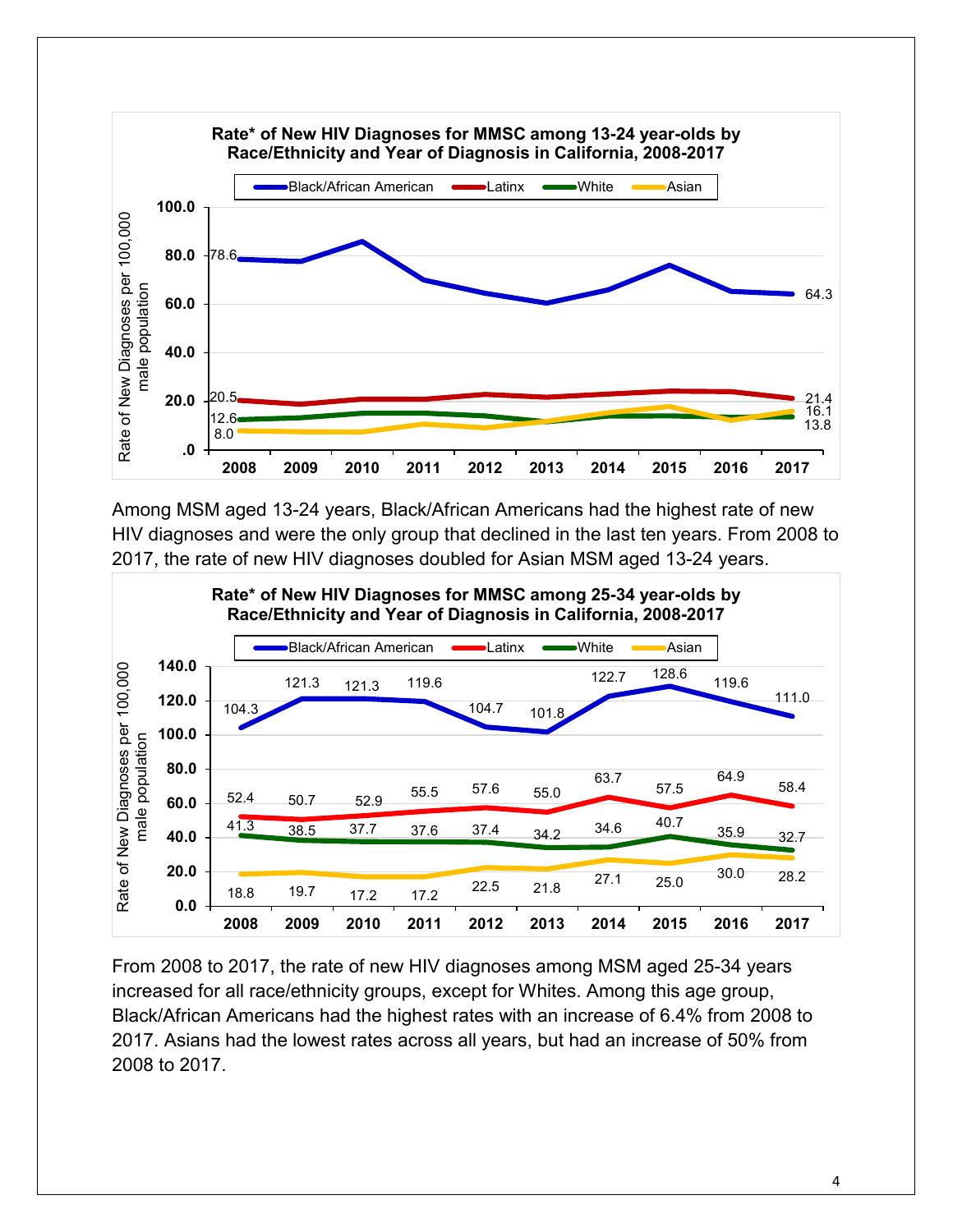

In 2017, for MMSC, Black/Africans had the lowest linkage to care within one month of HIV diagnosis and the lowest viral suppression within six months of HIV diagnosis.



In 2017, among MMSC, youth aged 13-24 years old had the lowest LTC within one month of HIV diagnosis and the lowest viral suppression within six months of HIV diagnosis.

## **Conclusion**

In 2017, two-thirds of all new HIV diagnoses in California were attributable to MMSC, including MMSC/IDU. Despite better LTC and viral suppression for new diagnoses attributable to MMSC compared to other transmission categories, racial/ethnic disparities persist within this group.

- Black/African American MSM consistently had the highest rates of new HIV diagnoses across the time period, while Asian MSM had the lowest rates.
- Overall, both the number and rate of new HIV diagnoses among MSM declined over the 10-year time period. This decline was present to some degree in all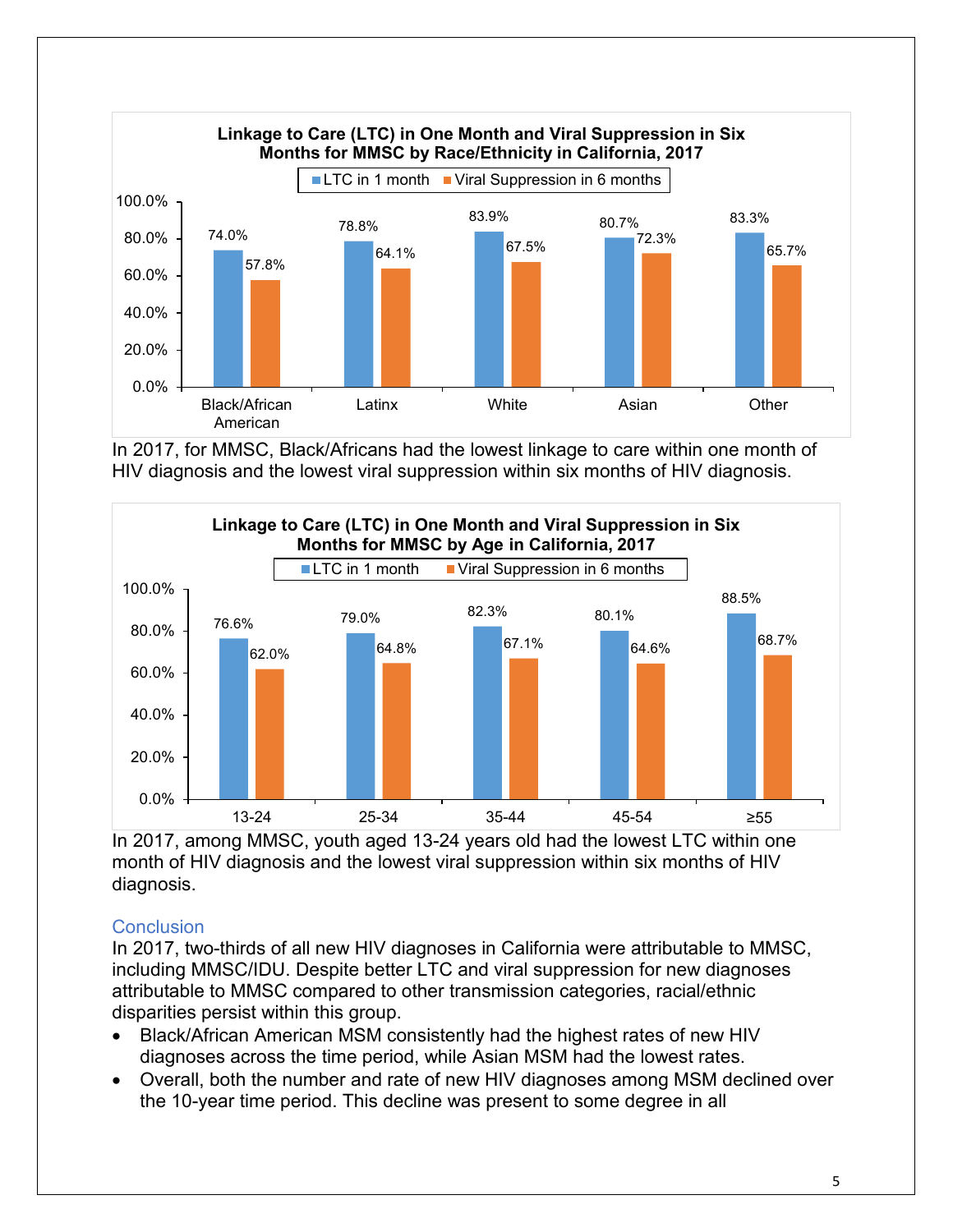race/ethnicities except Asians, which showed an increase. White MSM experienced the greatest decline in rates of new diagnoses in the last ten years compared to other race/ethnicities, resulting in an increase in the disparity between White MSM and both Latinx and Black/African American MSM.

• In addition to the highest rate of new diagnoses, Black/African American MSM also had the lowest LTC in one month and viral suppression in six months. This group was the only race/ethnicity among MSM that fell below the state average for those health outcomes.

Although there is evidence of some success in reducing new HIV infections and improving health outcomes among MSM, this success is unevenly distributed across racial/ethnic groups, in a familiar pattern which is also apparent among other transmission categories. In this group, as others, the key to ending the HIV epidemic lies in identifying ways to reduce or eliminate disparities.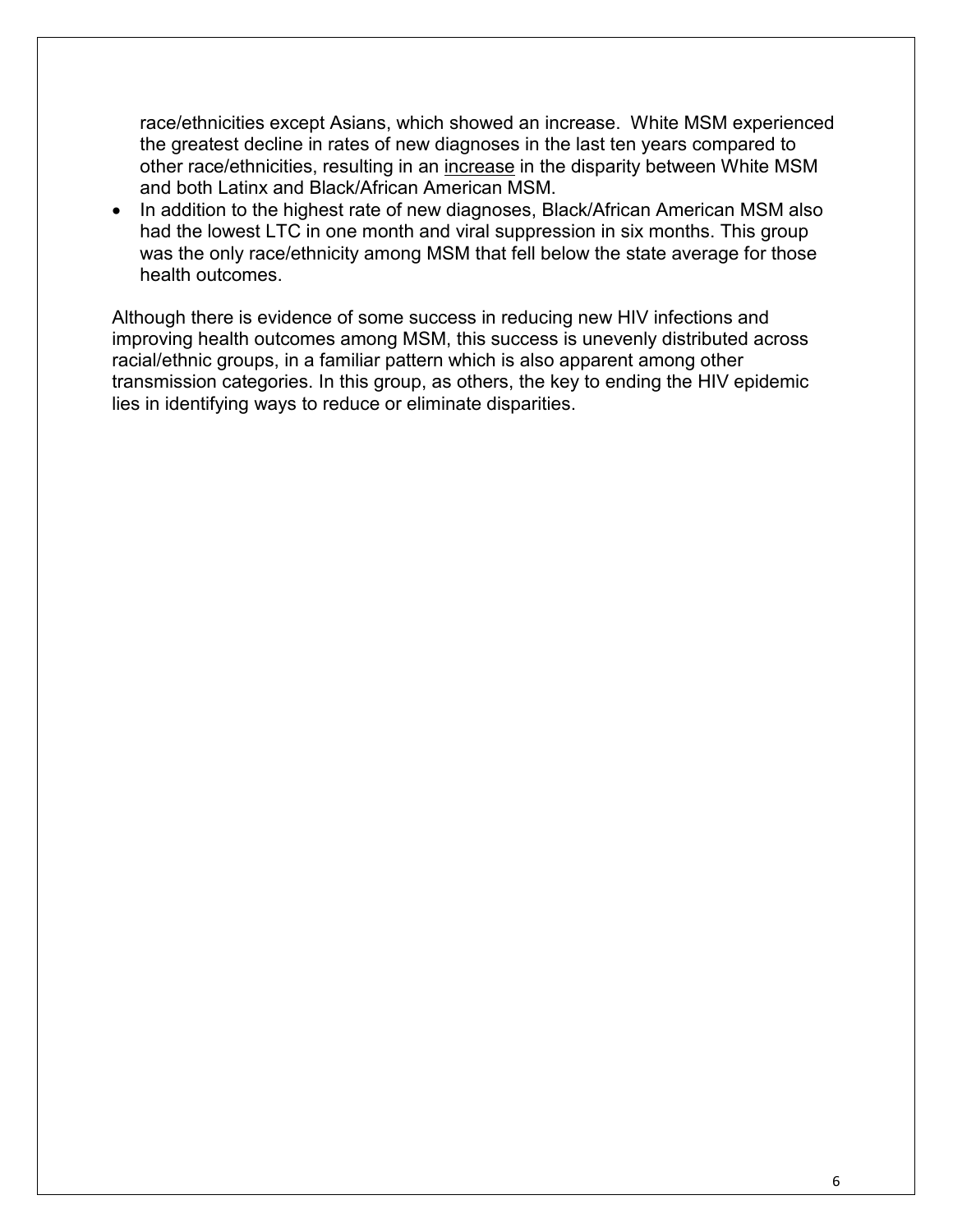## **Technical Notes**

The information presented in this report is based on HIV surveillance data reported to the Office of AIDS (OA) through January 9, 2019, allowing for a minimum of 12 months' reporting delay. Includes all newly diagnosed cases with HIV infection whose residence was in California at the time of diagnosis.

**Age**: For newly diagnosed persons, the age group is based on the date of diagnosis.

**Gender**: Persons were classified as being transgender if a case report form affirming their transgender status was present in HIV surveillance data by January 9, 2019. Otherwise individuals were classified according to their sex-at-birth.

**Race and ethnicity**: Latinx persons can be of any race. Race/ethnicity data were collected using Asian/Native Hawaiian/Pacific Islander as a single category until 2003; therefore persons who were classified as Asian/Native Hawaiian/Pacific Islander prior to 2003 and for whom no subsequent race/ethnicity information is available are classified as Asian, because they cannot be disaggregated. Although California Government Code Section 8310.5 requires CDPH to tabulate information by expanded ethnicities for each major Asian and Pacific Islander group, the data shown here are not disaggregated into those groups in order to maintain the confidentiality of these persons.

**Transmission category:** Transmission category is the term for classifying cases based on a person's reported HIV risk factors. The classification is based on the CDC algorithm and results from selecting the single risk factor most likely to have been responsible for transmission, even if multiple risk factors were reported. The CDC hierarchy of risk factors, from most likely to lead to HIV transmission, to least likely, is as follows: male-to-male sexual contact (MMSC) and injection drug use (IDU), MMSC alone, IDU alone, receipt of clotting factor blood product for treatment of hemophilia or other chronic coagulation disorder, and heterosexual contact. Classification is based on sex-at-birth. Gay, bisexual, and other men who have sex with men are in the transmission category of MMSC; transgender women who have sex with men are also placed by CDC in this transmission category. However, for this factsheet, the definition of MMSC includes MMSC alone, MMSC/IDU and excludes transgender women. Persons who inject drugs are in the transmission category IDU. The heterosexual category excludes men who report ever having had sexual contact with both men and women— these persons are classified as MMSC. Perinatal includes persons who were exposed immediately before or during birth, or by breastfeeding. Cases of HIV infection reported without a risk factor listed in the hierarchy of transmission categories are classified as "unknown risk." Other includes exposure to blood transfusion or blood products, receiving a transplant, and other unspecified risks.

**\*Rate**: Traditionally, disease rates take the form of "X number of cases per 100,000" of the population group specified. However, for some populations, such as MMSC, it can be difficult to accurately estimate population denominators. For that reason, the \*rates